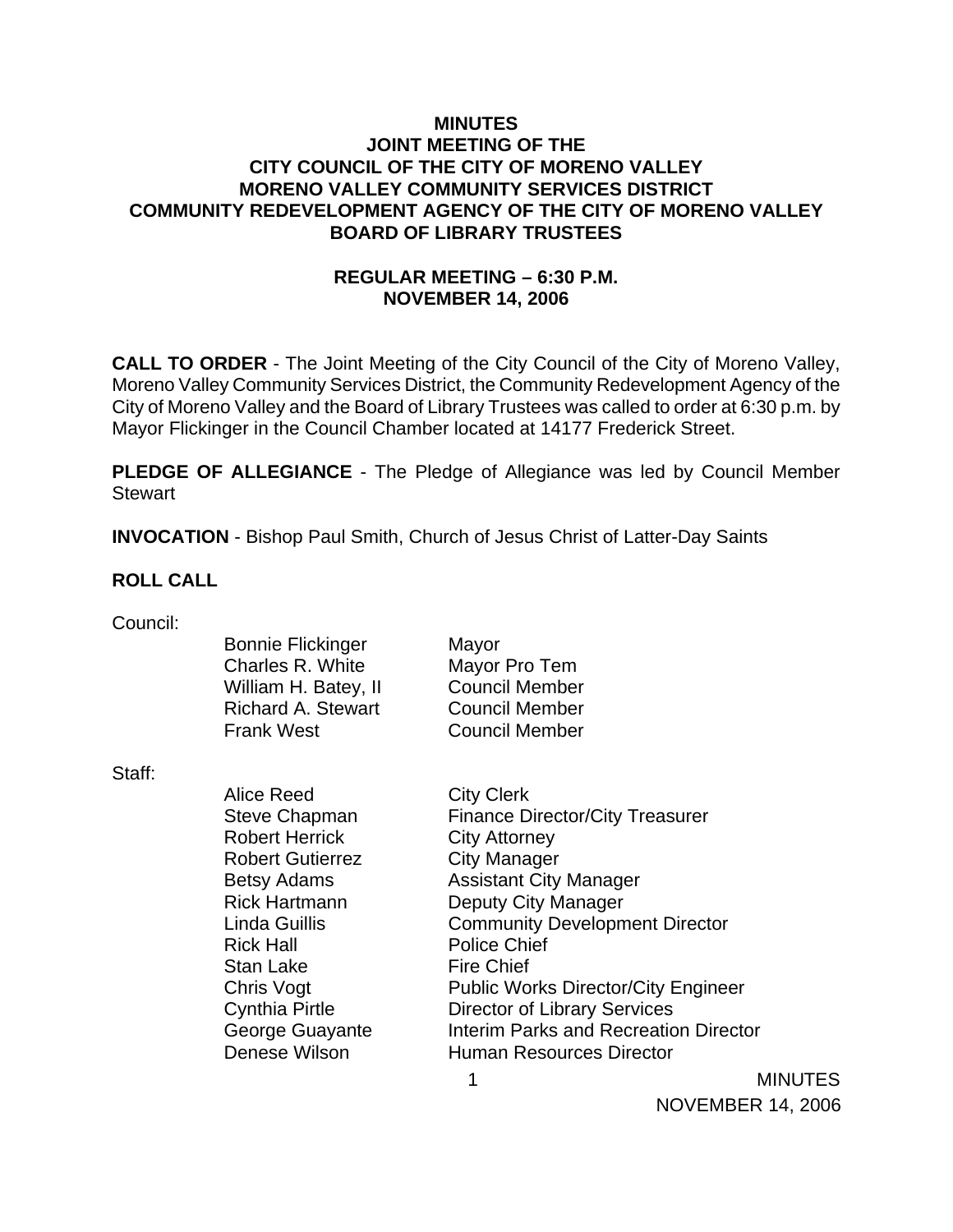| <b>Barry Foster</b> | <b>Economic Development Director</b>    |
|---------------------|-----------------------------------------|
| Steve Elam          | <b>Administrative Services Director</b> |
| Angela Rushen       | Assistant to the City Manager           |

#### **E. PUBLIC HEARINGS**

E1. PUBLIC HEARING REGARDING MAIL BALLOT PROCEEDINGS FOR THE REBALLOT FOR THE PROPOSED INCREASE IN THE CSD ZONE E (HIGH-SERVICE-LEVEL PARKWAY LANDSCAPE MAINTENANCE) ANNUAL PARCEL CHARGE FOR ZONE E-3 (MORENO VALLEY RANCH – WEST) (Report of: Public Works Department) Recommendation: That the Mayor and Members of the City Council, acting in their respective capacities as President and Members of the Board of Directors of the Moreno Valley Community Services District (the "CSD Board"), after conducting the public hearing:

 President Flickinger opened the public testimony portion of the public hearing; there being none, public testimony was closed.

1. Tabulate the mail ballots for the proposed increase in the CSD Zone E annual parcel charge for Zone E-3 (Moreno Valley Ranch-West);

#### **Approved by a 5-0 vote. m/Stewart, s/White.**

## **Item continued to later in the meeting to allow for tabulation of the ballots.**

### **JOINT CONSENT CALENDARS (SECTIONS A-D) OF THE CITY COUNCIL OF THE CITY OF MORENO VALLEY, MORENO VALLEY COMMUNITY SERVICES DISTRICT, COMMUNITY REDEVELOPMENT AGENCY OF THE CITY OF MORENO VALLEY AND THE BOARD OF LIBRARY TRUSTEES**

Mayor Flickinger opened the agenda items for the Consent Calendars for public comments, there being none, public comments were closed.

### **A. CONSENT CALENDAR** - **CITY COUNCIL**

A1. ORDINANCES - FIRST READING BY TITLE ONLY Waived reading of all Ordinance Introductions and read by title only.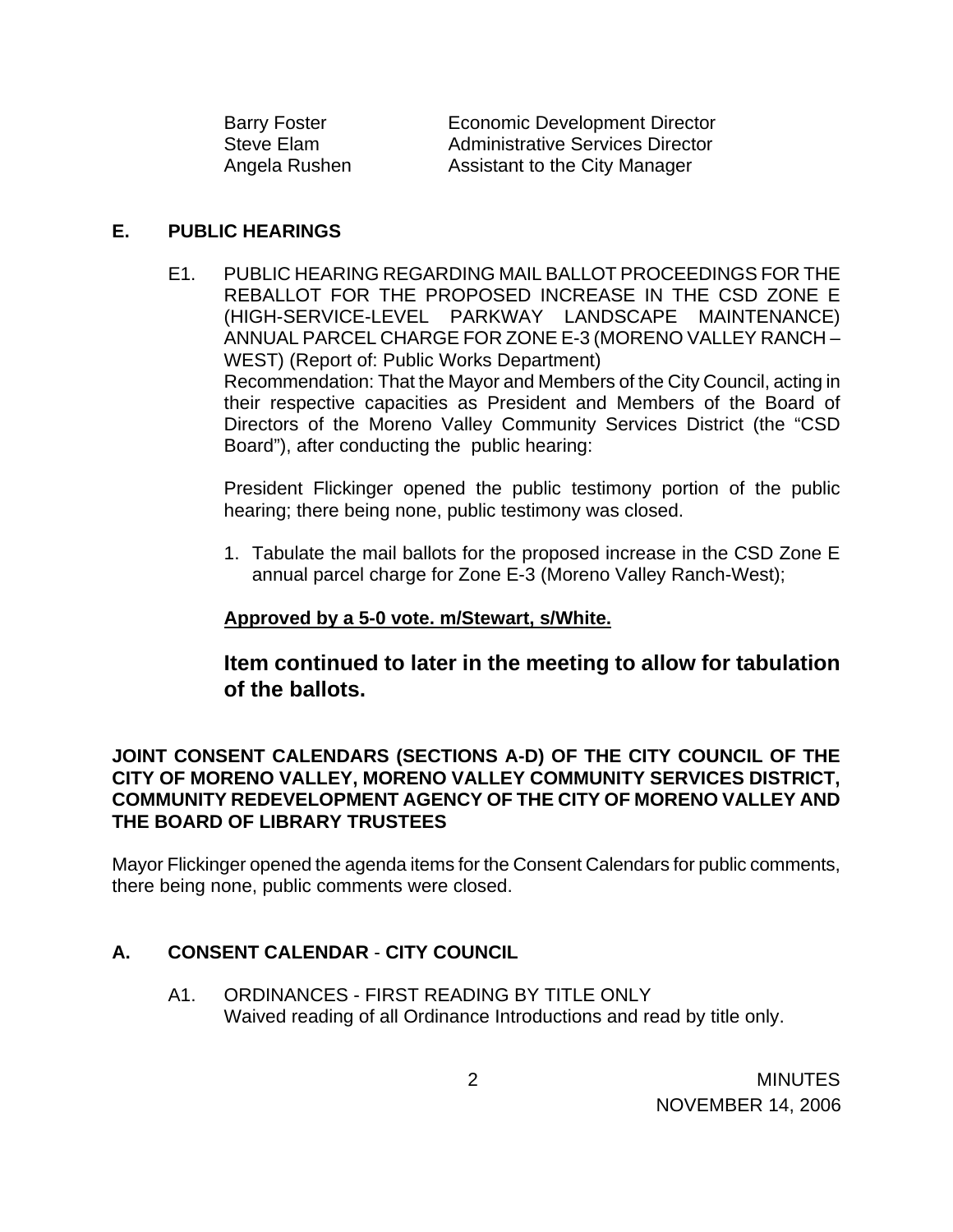A2. WARRANT REPORT – SEPTEMBER 30, 2006 (Report of: Finance Department) Recommendation: Adopt Resolution No. 2006-123, approving the Warrant Report, dated September 2006, in the total amount of \$22,365,780.68.

Resolution No. 2006-123

A Resolution of the City Council of the City of Moreno Valley, California, Approving the Warrant Report Dated September 30, 2006

- A3. REVIEW AND CONTINUE THE EMERGENCY ACTION REGARDING THE DESIGN AND CONSTRUCTION OF THE MORENO VALLEY UTILITIES (MVU) 115 KILOVOLT (KV) SUBSTATION AND SWITCHYARD FACILITY (Report of: Public Works Department) Recommendation: Review and continue the Emergency Action taken by the Council during the September 26, 2006 Council Meeting under Resolution 2006-113 Making Findings of an Emergency and Authorizing the Execution of the Design-Build Agreement for the Moreno Valley Utilities Substation and Switchyard Project between the City of Moreno Valley, as Owner, and ABB, Inc., a Delaware Corporation, as Design-Builder in accordance with Public Contract Code Sections 20168, 22050, and Government Code Section 5956.
- A4. TRACT MAP 30822 REDUCE FAITHFUL PERFORMANCE BOND AND ADOPT THE RESOLUTION AUTHORIZING ACCEPTANCE OF THE PUBLIC IMPROVEMENTS AS COMPLETE AND ACCEPTING AVENIDA DE LA PAZ, BELLEZA CIRCLE, AVENIDA DEL CORAZON, AND CALLE LINDA INTO THE CITY'S MAINTAINED STREET SYSTEM – DEVELOPER – PACIFIC COMMUNITIES BUILDER, NEWPORT BEACH, CA (Report of: Public Works Department) Recommendation:
	- 1. Adopt Resolution No. 2006-124 authorizing the acceptance of the public improvements for Tract Map 30822 as complete and accepting Avenida de la Paz, Belleza Circle, Avenida del Corazon, and Calle Linda into the City's maintained street system; and

#### Resolution No. 2006-124

A Resolution of the City Council of the City of Moreno Valley, California, Authorizing the Acceptance of the Public Improvements as Complete within Tract 30822, and Accepting Avenida del la Paz, Belleza Circle, Avenida del Corazon, and Calle Linda into the City's Maintained Street System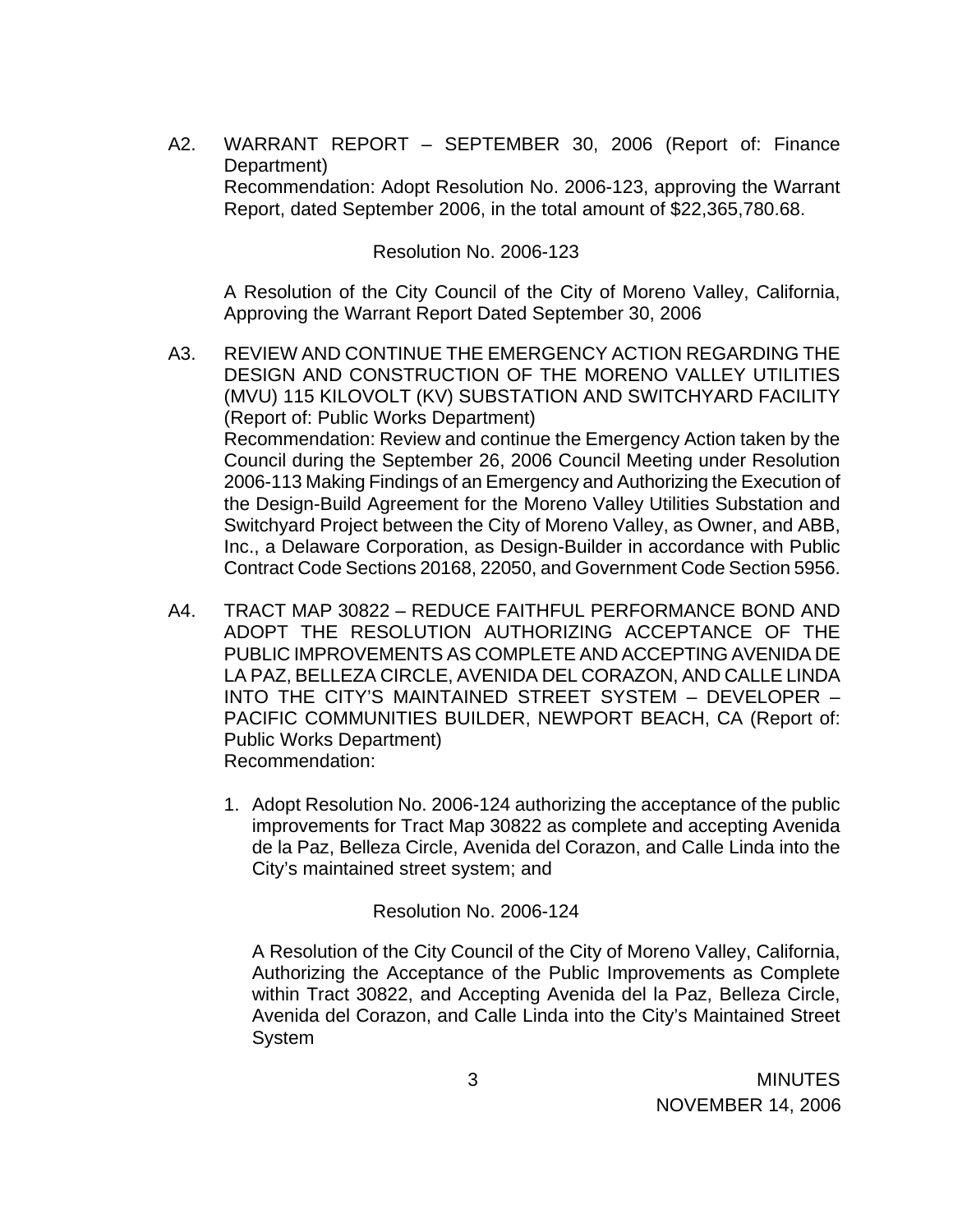- 2. Authorize the City Engineer to execute the 90% reduction to the Faithful Performance Bond, exonerate the Material and Labor Bond in 90 days if there are no stop notices or liens on file with the City Clerk, and exonerate the final 10% of the Faithful Performance Bond in one year when all clearances are received.
- A5. PA05-0030 COMMERCIAL ACCEPT AGREEMENT AND BONDS FOR PUBLIC IMPROVEMENTS, SOUTHWEST CORNER OF ALESSANDRO BOULEVARD AND ELSWORTH STREET, DEVELOPER – FOCUS ESTATES INC., RIVERSIDE, CA (Report of: Public Works Department) Recommendation:
	- 1. Accept the Agreement and Bonds for Public Improvements;
	- 2. Authorize the Mayor to execute the agreement;
	- 3. Direct the City Clerk to forward the signed Agreement to the County Recorder's Office for recordation; and
	- 4. Authorize the City Engineer to execute any future time extension amendments to the agreement, subject to City Attorney approval, if the required public improvements are not completed within said timeframe.
- A6. TRACT 29920-1 SINGLE FAMILY RESIDENTIAL PROJECT AMENDMENT TO AGREEMENT FOR PUBLIC IMPROVEMENTS (TIME EXTENSION), SOUTH SIDE OF IRIS AVENUE, EAST OF LASSELLE STREET, DEVELOPER – CHT INVESTMENT, LLC, NEWPORT BEACH, CA (Report of: Public Works Department) Recommendation:
	- 1. Authorize the Mayor to execute the Amendment to Agreement for Public Improvements for Tract 29920-1;
	- 2. Instruct the City Clerk to forward the completed Amendment to Agreement for Public Improvements to the County Recorder's Office for recordation; and
	- 3. Authorize the City Engineer to execute any future time extension amendments to the agreement, subject to City Attorney approval, if the required public improvements are not completed within said timeframe.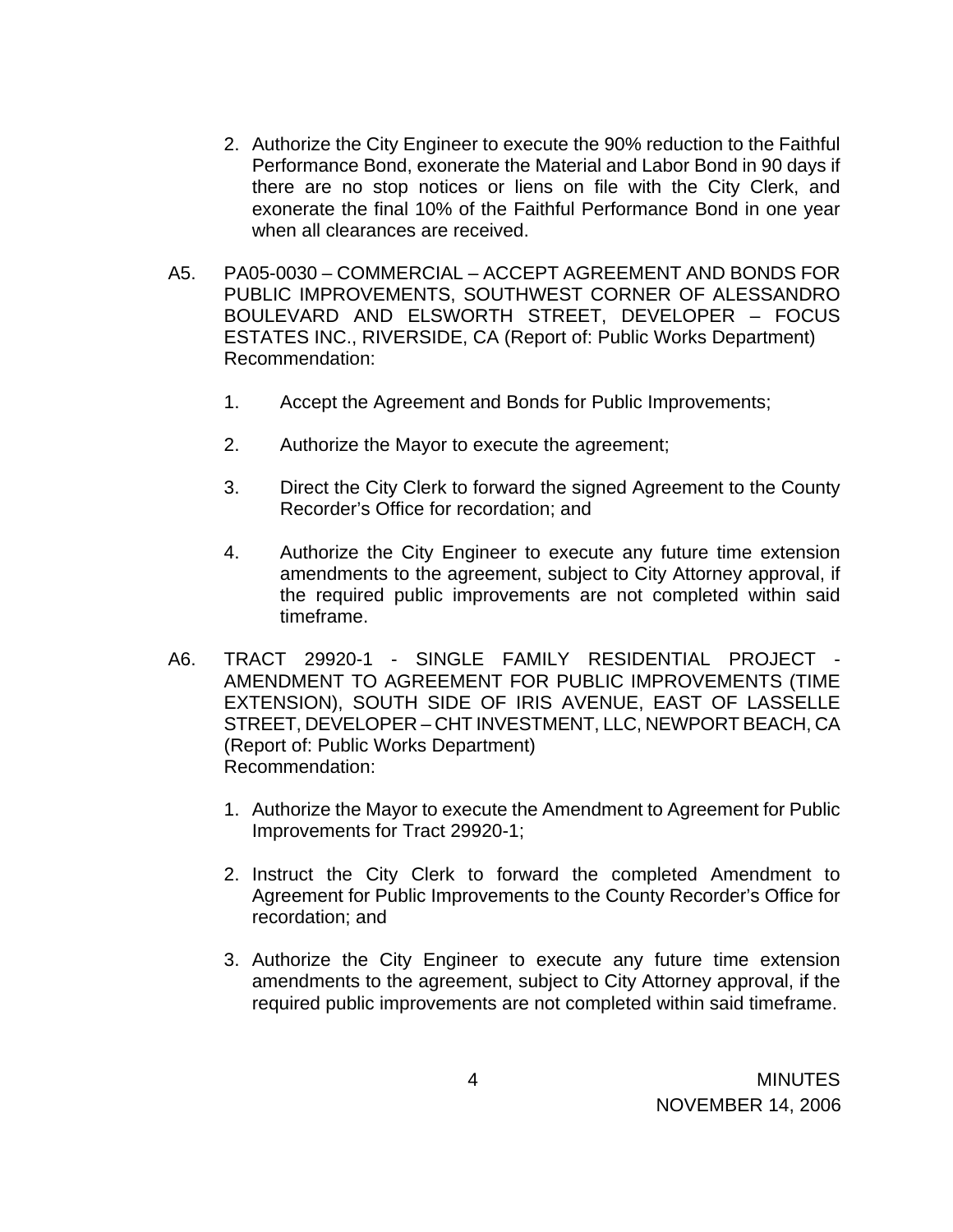- A7. TRACT 29920-2 SINGLE FAMILY RESIDENTIAL PROJECT AMENDMENT TO AGREEMENT FOR PUBLIC IMPROVEMENTS (TIME EXTENSION), SOUTH OF IRIS AVENUE, EAST OF LASSELLE STREET, DEVELOPER – CHT INVESTMENT, LLC, NEWPORT BEACH, CA (Report of: Public Works Department) Recommendation:
	- 1. Authorize the Mayor to execute the Amendment to Agreement for Public Improvements for Tract 29920-2;
	- 2. Instruct the City Clerk to forward the completed Amendment to Agreement for Public Improvements to the County Recorder's Office for recordation; and
	- 3. Authorize the City Engineer to execute any future time extension amendments to the agreement, subject to City Attorney approval, if the required public improvements are not completed within said timeframe.
- A8. APPROVE COOPERATIVE AGREEMENT WITH THE CITY OF PERRIS FOR THE PERRIS BOULEVARD REHABILITATION FROM RAMONA EXPRESSWAY TO PERRIS VALLEY STORM DRAIN LATERAL "A," PROJECT NO. 01-12566622 (RTIP PROJECT ID RIV 011205) (Report of: Public Works Department) Recommendation:
	- 1. Approve the Cooperative Agreement with the City of Perris for the Perris Boulevard Rehabilitation from Ramona Expressway to Perris Valley Storm Drain Lateral "A"; and
	- 2. Authorize the Mayor to execute the Cooperative Agreement for the Perris Boulevard Rehabilitation from Ramona Expressway to Perris Valley Storm Drain Lateral "A."
- A9. TRACT MAP 30268 ACCEPT FINAL MAP, AGREEMENT, AND BONDS FOR PUBLIC IMPROVEMENTS, SOUTH OF IRIS BOULEVARD AND WEST OF OLIVER STREET, SUBDIVIDER – CHT INVESTMENT, LLC, NEWPORT BEACH, CA (Report of: Public Works Department) Recommendation:
	- 1. Approve Final Map 30268, authorize the City Clerk to sign the map and transmit said map to the County Recorder's Office for recordation;
	- 2. Accept the Agreement and Bonds for Public Improvements;
	- 3. Authorize the Mayor to execute the Agreement;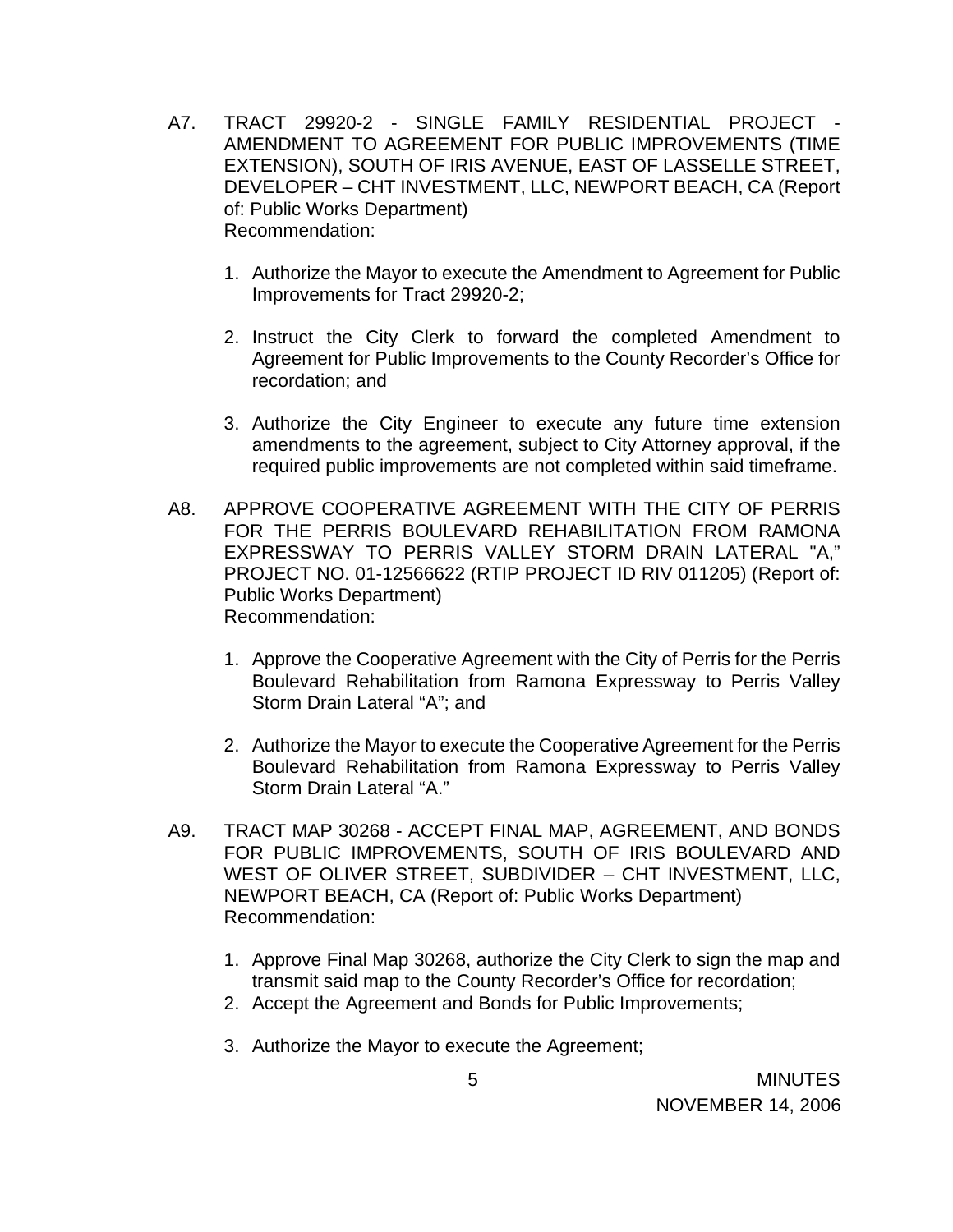- 4. Direct the City Clerk to forward the signed Agreement to the County Recorder's Office for recordation; and
- 5. Authorize the City Engineer to execute any future time extension amendments to the agreement, subject to City Attorney approval, if the required public improvements are not completed within said timeframe.
- A10. PROFESSIONAL CONSULTANT SERVICES AGREEMENT FOR PERRIS BOULEVARD WIDENING IMPROVEMENTS FROM IRONWOOD AVENUE TO MANZANITA AVENUE, PROJECT NO. 11-41570225 (Report of: Public Works Department) Recommendation:
	- 1. Award the Agreement for Professional Consultant Services to Boyle Engineering Corporation, 1501 Quail Street, Newport Beach, CA 92660- 2726 to provide planning phase services for the Perris Boulevard Widening project;
	- 2. Authorize the Mayor to execute the Agreement for Professional Engineering Services with Boyle Engineering Corporation; and
	- 3. Authorize the issuance of a Purchase Order to Boyle Engineering Corporation in the amount of \$291,500.00 (the proposal amount without the optional task plus 10% contingency) for the project planning phase (Phase I - Project Approvals and Environmental Document – PA&ED) when the Agreement has been signed by all parties, and authorize the Public Works Director/City Engineer to execute minor change orders, within the 10% contingency, subject to approval of the City Attorney.
- A11. AUTHORIZE SUPPLEMENTAL APPROPRIATIONS AND INCREASE FUNDING TO PURCHASE ORDER NOS. 30801 AND 30804 FOR THE AQUEDUCT BIKE TRAIL AND LANDSCAPING IMPROVEMENT PROJECT FROM JOHN F. KENNEDY DRIVE TO BAY AVENUE - PROJECT NOS. 02- 46165321 AND 98-92492 (Report of: Public Works Department) Recommendation:
	- 1. Authorize the appropriation of \$155,000 from the unencumbered Measure "A" (Fund 125) fund balance to the Aqueduct Bike Trail Account No. 125.67424 to provide additional funding for Right-of-Way associated with the Aqueduct Bike Trail and Landscaping Improvements from John F. Kennedy Drive to Bay Avenue;
	- 2. Authorize the appropriation of \$15,000 from the unencumbered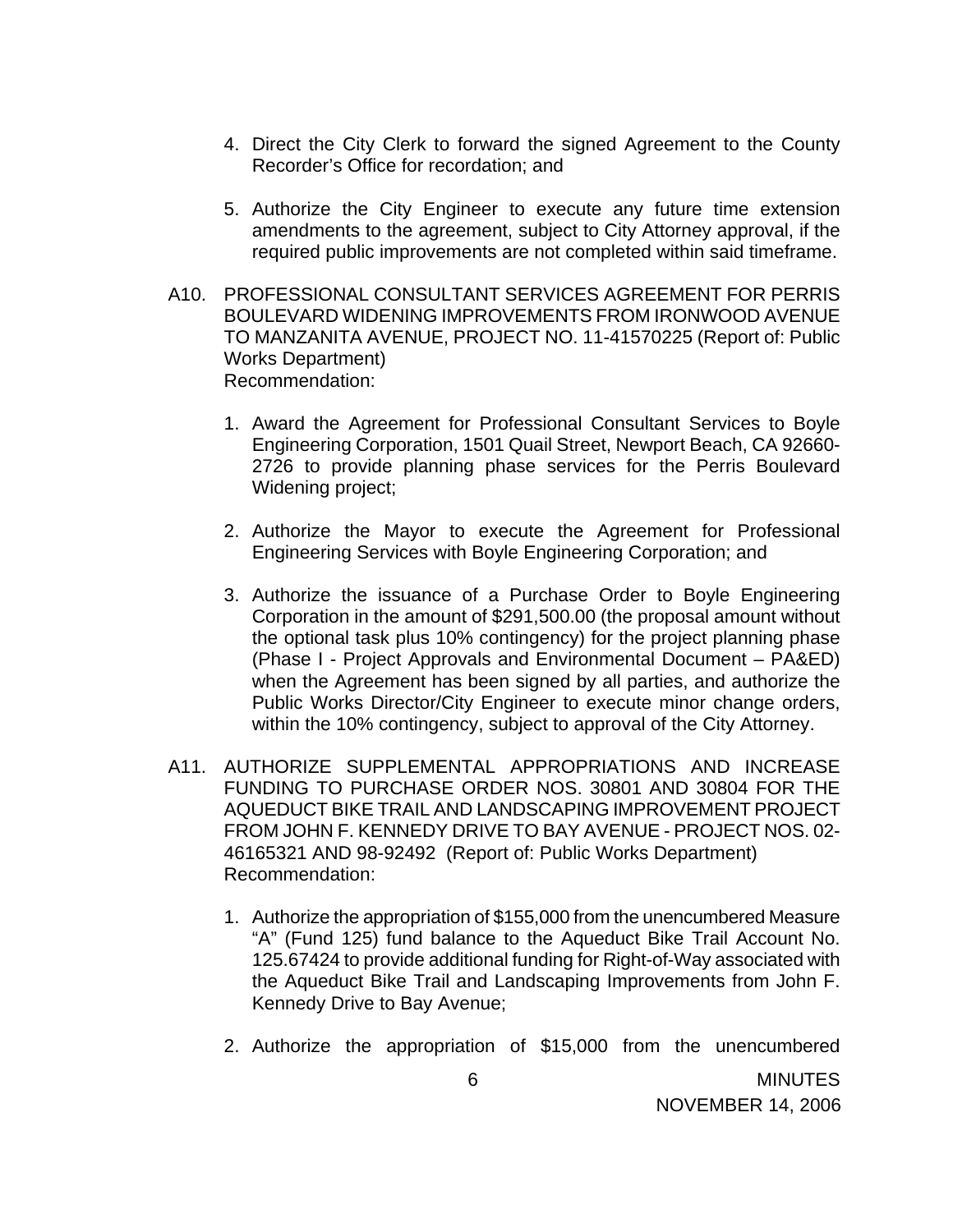Redevelopment Agency (Fund 895) fund balance to the Aqueduct Bike Trail and Landscaping Improvements Account No. 892.92492 to provide funding for additional Construction Inspection Services for the Aqueduct Bike Trail and Landscaping Improvements from Cottonwood Avenue to Pan Am Boulevard;

- 3. Authorize the appropriation of \$82,000 from the unencumbered Parkland Facilities Development Impact Fee Fund (Fund 205) fund balance to the Aqueduct Bike Trail and Landscaping Improvements Account No. 461.65321 to provide funding for additional construction and water meters associated with the Aqueduct Bike Trail and Landscaping Improvements from John F. Kennedy Drive to Bay Avenue;
- 4. Authorize the funding increase of Purchase Order No. 30801 by \$21,000 and Purchase Order No. 30804 by \$15,000, issued to Vali Cooper and Associates, 3900 Market Street, Suite 250, Riverside, California 92501, for Construction Inspection Services for the Aqueduct Bike Trail and Landscaping Improvements from John F. Kennedy Drive to Bay Avenue; and
- 5. Authorize the Mayor to execute two (2) Change Order Forms to Purchase Order Nos. 30801 and 30804 issued on January 20, 2006 and January 23, 2006 to Vali Cooper and Associates.
- A12. PROFESSIONAL CONSULTANT SERVICES AGREEMENT FOR PERRIS BOULEVARD WIDENING FROM RAMONA EXPRESSWAY TO CACTUS AVENUE - PROJECT NO. 11-41570125 (Report of: Public Works Department) Recommendation:
	- 1. Award the Agreement for Professional Consultant Services to LAN Engineering Corporation, 1887 Business Center Drive, Suite 6, San Bernardino, CA 92408 to provide planning and design services for the Perris Boulevard Widening;
	- 2. Authorize the Mayor to execute the Agreement for Professional Engineering Services with LAN Engineering Corporation; and
	- 3. Authorize the issuance of a Purchase Order to LAN Engineering Corporation in the amount of \$550,503.95 for the project planning phase (Phase I – Project Approval and Environmental Document – PA&ED) when the Agreement has been signed by all parties.
- A13. ORDINANCE NO. 729 AN ORDINANCE OF THE CITY COUNCIL OF THE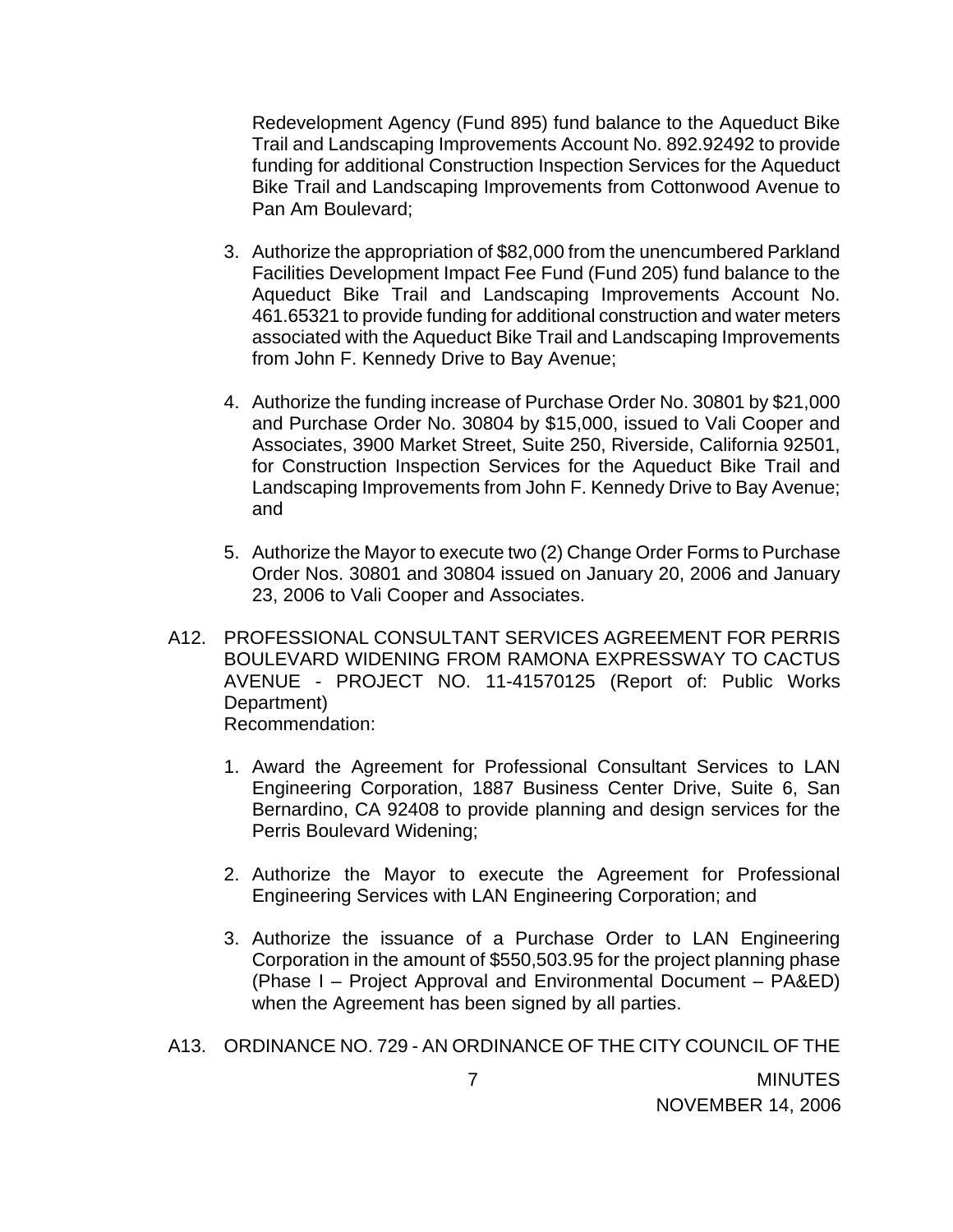CITY OF MORENO VALLEY, CALIFORNIA, AMENDING SECTION 12.20.020 OF CHAPTER 12.20 OF THE CITY OF MORENO VALLEY MUNICIPAL CODE RELATING TO A PRIMA FACIE SPEED LIMIT FOR CERTAIN STREETS (RECEIVED FIRST READING AND INTRODUCTION ON OCTOBER 24, 2006 ON A 5-0 VOTE) (Report of: Public Works Department)

Recommendation: Adopt Ordinance No. 729.

#### Ordinance No. 729

An Ordinance of the City Council of the City of Moreno Valley, California, Amending Section 12.20.020 of Chapter 12.20 of the City of Moreno Valley Municipal Code Relating to a Prima Facie Speed Limit for Certain Streets

- A14. PURCHASE OF 100 FOOT AERIAL HEAVY FIRE TRUCK (Report of: Fire Department) Recommendation:
	- 1. Approve the transfer of no more than \$825,000 from the Equipment Replacement Reserve Fund to the Fire Services Operations Fund for the purchase of a 100' aerial fire truck;
	- 2. Approve an appropriation of no more than \$825,000 in the Fire Services Operation Fund account number 133.65110.6642.645-Replacement Vehicles for the purchase of a 100' aerial fire truck;
	- 3. Award the bid for purchase of a 100' aerial fire truck to the successful vendor under contract to the County of Riverside; and
	- 4. Authorize the Finance Director to issue a purchase order for no more than \$825,000 to the successful bidder.
- A15. MINUTES REGULAR MEETING OF OCTOBER 24, 2006 (Report of: City Clerk's Department) Recommendation: Approve as submitted.
- A16. RESOLUTION FOR THE ABATEMENT OF PUBLIC NUISANCES (Report of: Community Development Department) Recommendation: Adopt Resolution No. 2006-125 of the City of Moreno Valley, California, confirming assessments on certain real properties as outlined in the Property Assessment List in the staff report for the abatement of nuisances.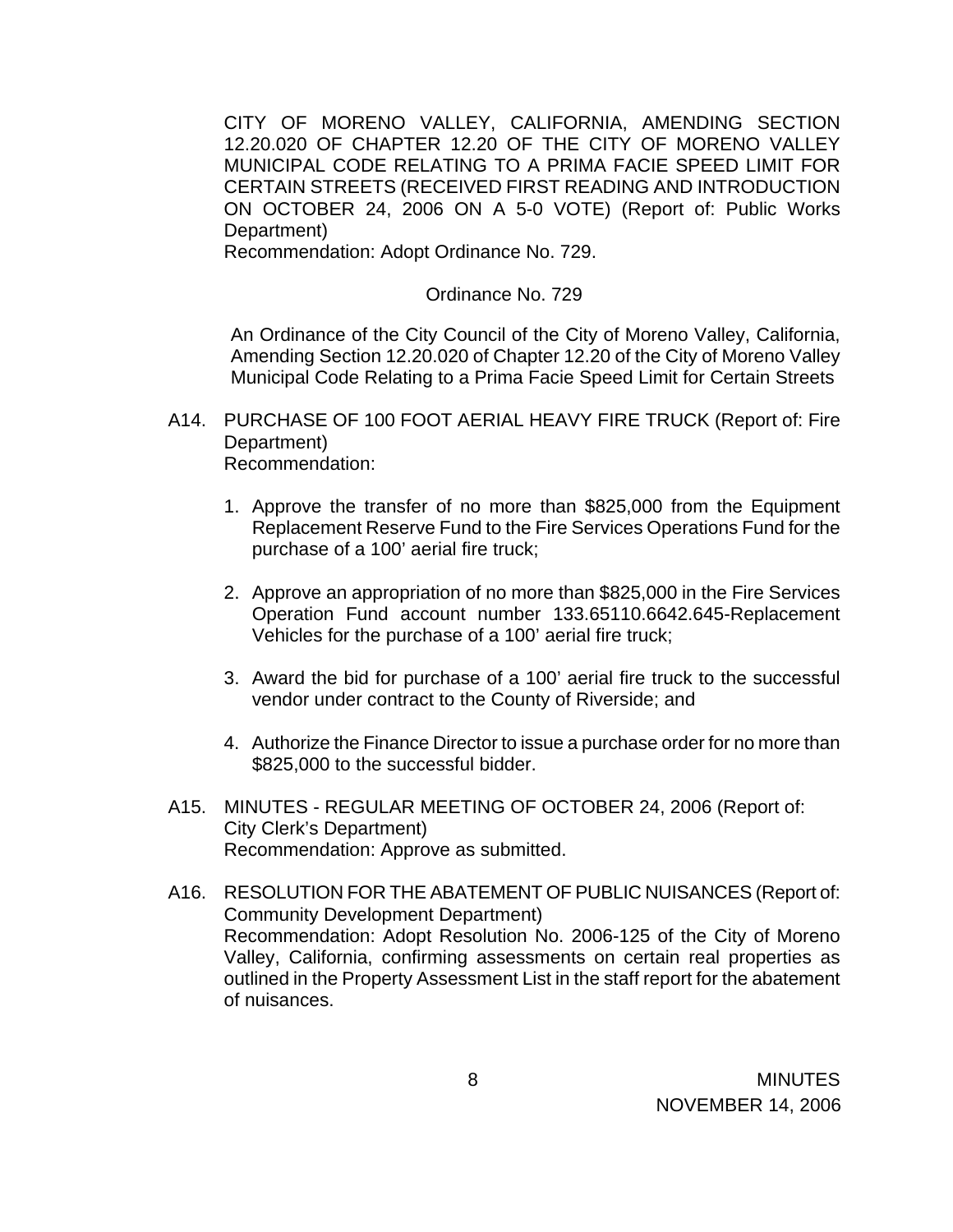#### Resolution No. 2006-125

A Resolution of the City Council of the City of Moreno Valley, California, Confirming Statements of Costs Against Real Property Located in the City of Moreno Valley, for Abatements of Public Nuisances and Direction that Said Statements of Costs Constitute a Lien Upon Said Properties

### **B. CONSENT CALENDAR** - **COMMUNITY SERVICES DISTRICT**

- B1. ORDINANCES FIRST READING BY TITLE ONLY Waived reading of all Ordinance Introductions and read by title only.
- B2. MINUTES REGULAR MEETING OF OCTOBER 24, 2006 (Report of: City Clerk's Department) Recommendation: Approve as submitted.
- B3. AUTHORIZE FUNDING FOR THE PURCHASE OF A MODULAR BUILDING TO BE INSTALLED AT SUNNYMEAD ELEMENTARY SCHOOL (Report of: Parks & Recreation Department) Recommendation: Authorize the use of Zone A Fund Balance in an amount not to exceed \$95,000 to purchase a modular building through the Moreno Valley Unified School District which will be installed at Sunnymead Elementary School and used for the Recreation Child Care Program.
- B4. PUBLIC MEETING REGARDING THE MAIL BALLOT PROCEEDING FOR TRACT 12608 FOR INCLUSION INTO THE COMMUNITY SERVICES DISTRICT (CSD) ZONE D STREET TREE PROGRAM AND APPROVAL OF ANNUAL PARCEL CHARGE (Report of: Public Works Department) Recommendation: Hold a Public Meeting to accept public comments regarding the mail ballot proceeding for Tract 12608 for inclusion into the CSD Zone D Street Tree Program and approval of annual parcel charge.

#### **C. CONSENT CALENDAR** - **COMMUNITY REDEVELOPMENT AGENCY**

- C1. ORDINANCES FIRST READING BY TITLE ONLY Waived reading of all Ordinance Introductions and read by title only.
- C2. MINUTES REGULAR MEETING OF OCTOBER 24, 2006 (Report of: City Clerk's Department) Recommendation: Approve as submitted.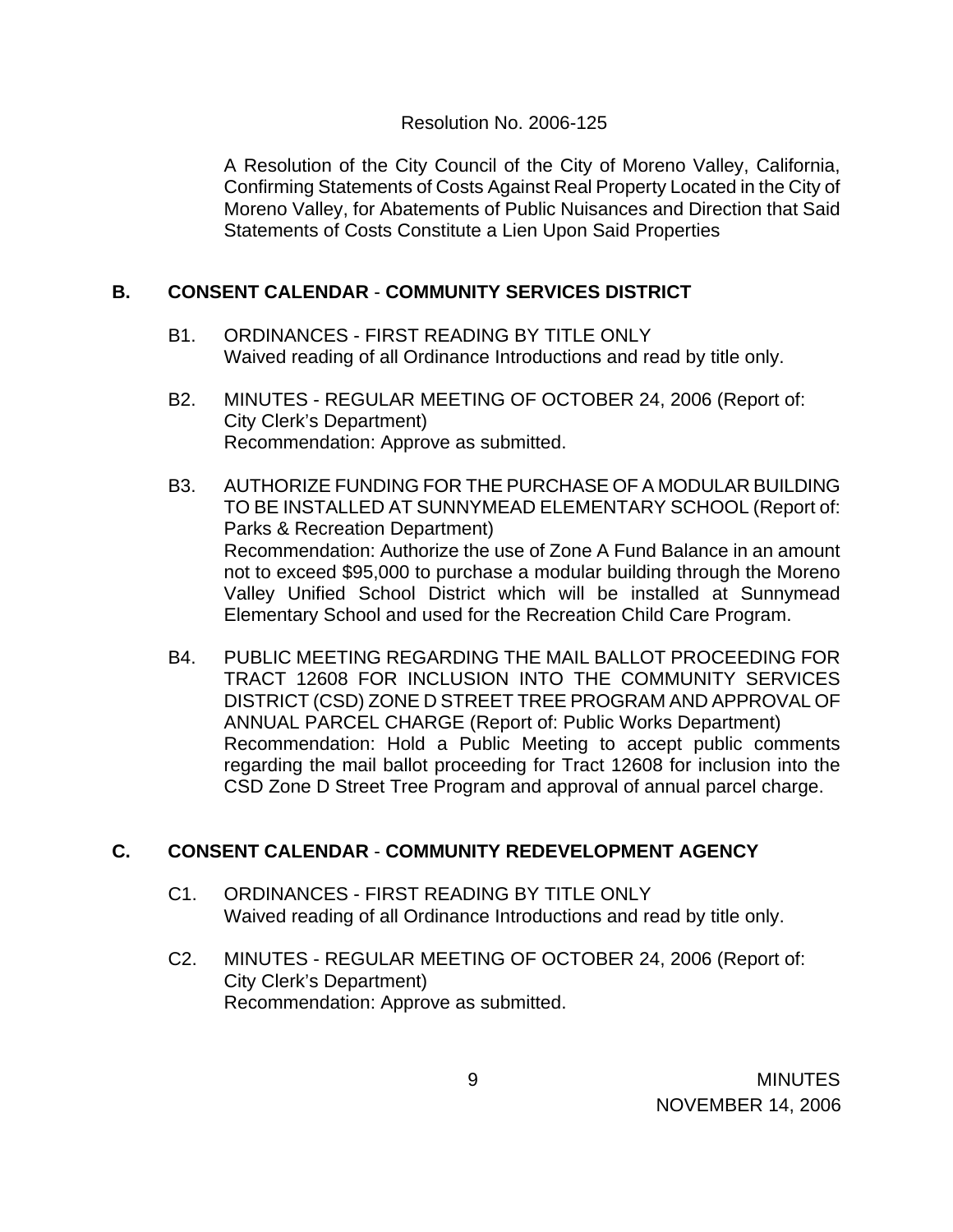### **D. CONSENT CALENDAR** - **BOARD OF LIBRARY TRUSTEES**

- D1. ORDINANCES FIRST READING BY TITLE ONLY Waived reading of all Ordinance Introductions and read by title only.
- D2. MINUTES REGULAR MEETING OF OCTOBER 24, 2006 (Report of: City Clerk's Department) Recommendation: Approve as submitted.

### **Joint Consent Calendar Items A2 – D2 approved by a 5-0 vote. m/Batey, s/Stewart.**

E2. PUBLIC HEARING REGARDING MAIL BALLOT PROCEEDINGS FOR: TENTATIVE TRACT 31618 BALLOTED ITEMS – NPDES, CSD ZONE B, AND CSD ZONE D; AND TENTATIVE TRACT 32715 BALLOTED ITEMS – NPDES, CSD ZONE B, AND CSD ZONE D (Report of: Public Works Department) Recommendation: That the Mayor and Members of the City of Moreno Valley City Council, after conducting the public hearing:

 Mayor Flickinger opened the public testimony portion of the public hearing; there being none, public testimony was closed.

a) Tabulate the mail ballots for the National Pollutant Discharge Elimination System (NPDES) maximum residential regulatory rate for Tentative Tracts 31618 and 32715 (and all the affected phases);

#### **Approved by a 5-0 vote. m/Stewart, s/White.**

The City Clerk announced the results as follows:

Tentative Tract 31618 – "Yes"

Tentative Tract 32715 – "Yes"

- b) Verify and accept the results of the mail ballot proceedings as identified on the Official Tally Sheet and Assessor Parcel Number (APN) listing;
- c) Receive and file with the City Clerk's Office the accepted Official Tally Sheet and APN listing; and
- d) If approved, authorize and impose the NPDES maximum residential regulatory rate to Tentative Tracts 31618 and 32715 (and all the affected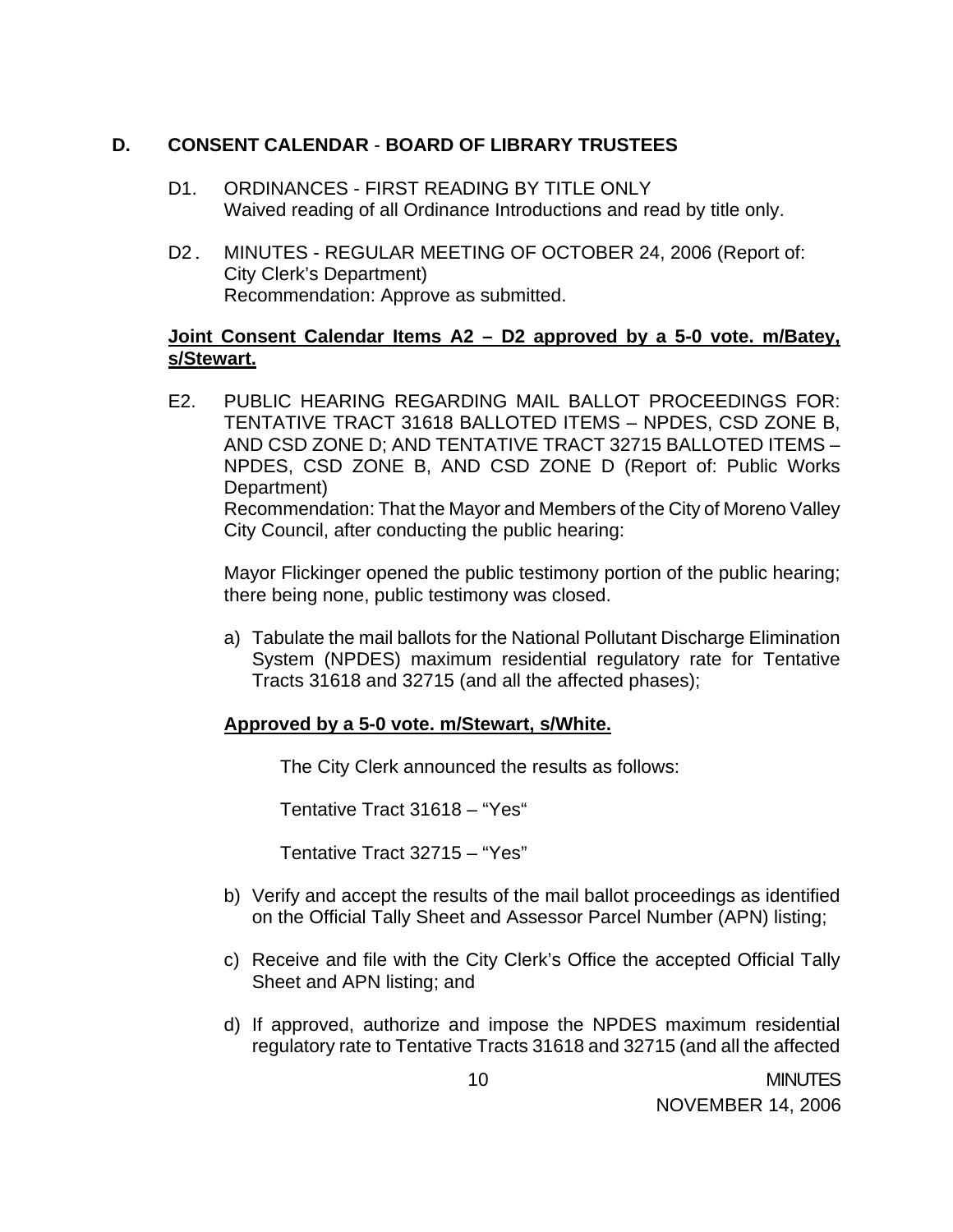phases).

### **Approved by a 5-0 vote. m/Stewart, s/White.**

 Staff recommends that the Members of the Board of Directors of the Moreno Valley CSD, after conducting the public hearing:

a) Tabulate the mail ballots for CSD Zone B (Residential Street Lighting) and Zone D (Parkway Landscape Maintenance) for Tentative Tracts 31618 and 32715 (and all the affected phases);

### **Approved by a 5-0 vote. m/Stewart, s/White.**

The Secretary announced the results as follows:

Tentative Tract 31618 – "Yes"

Tentative Tract 32715 – "Yes"

- b) Verify and accept the results of the mail ballot proceedings as identified on the Official Tally Sheet and APN listing;
- c) Receive and file with the City Clerk's Office the accepted Official Tally Sheet and APN listing; and
- d) If approved, authorize and impose the CSD Zone B and Zone D parcel charges to Tentative Tracts 31618 and 32715 (and all the affected phases).

#### **Approved by a 5-0 vote. m/Stewart, s/White.**

E3. CONTINUATION OF THE PUBLIC HEARING FOR THE MAIL BALLOT PROCEEDING FOR TENTATIVE PARCEL MAP 34604, LOCATED ON THE EAST SIDE OF VETERANS WAY AND NORTH OF CACTUS AVENUE FOR APPROVAL OF THE NATIONAL POLLUTANT DISCHARGE ELIMINATION SYSTEM (NPDES) COMMERCIAL/INDUSTRIAL REGULATORY RATE SCHEDULE (Report of: Public Works Department) Recommendation: That the City Council after conducting the public hearing:

 Mayor Flickinger opened the public testimony portion of the public hearing; there being none, public testimony was closed.

1. Tabulate the mail ballot for Tentative Parcel Map 34604 for the NPDES commercial/industrial regulatory rate schedule;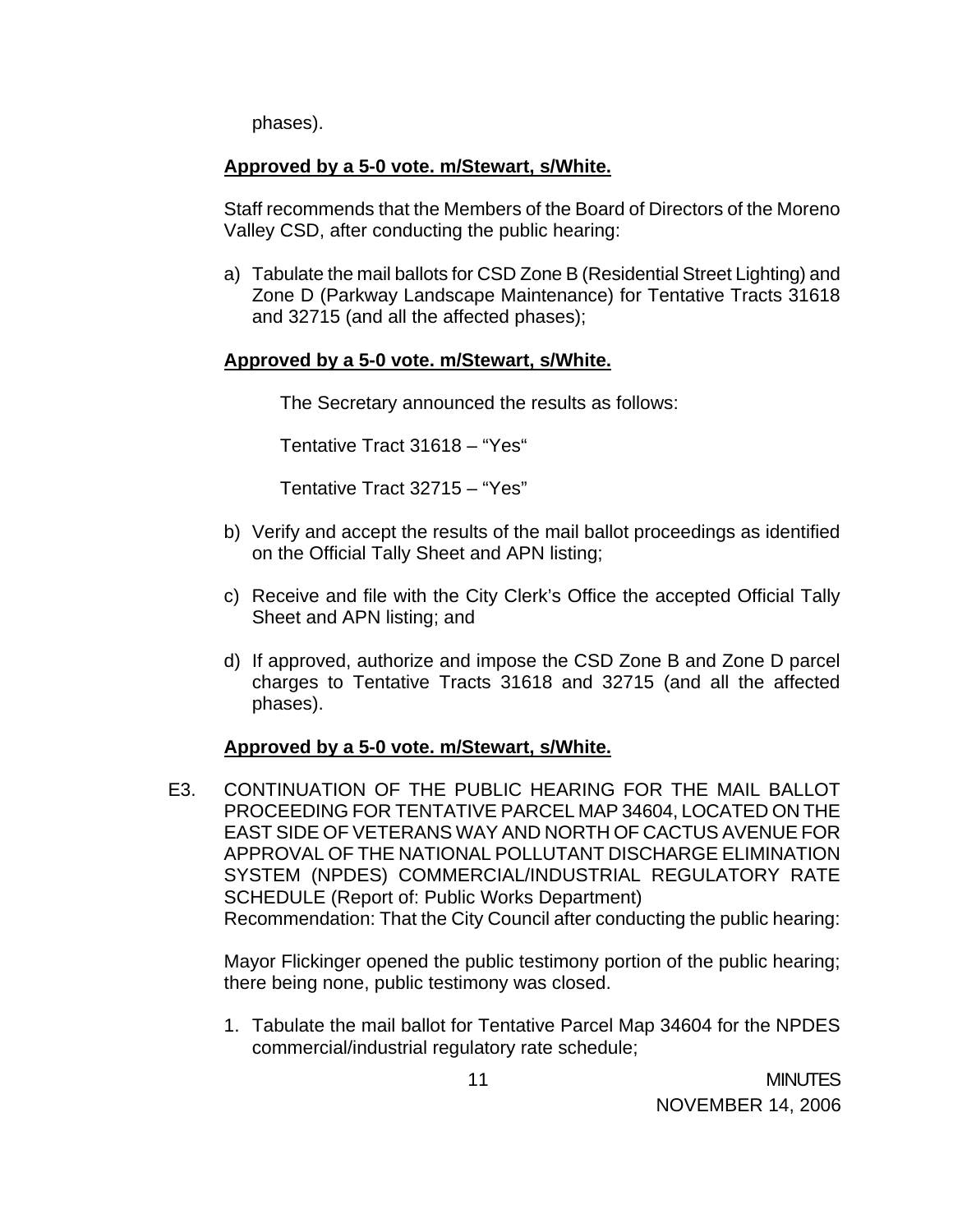### **Approved by a 5-0 vote. m/Stewart, s/White.**

The City Clerk announced the results as follows:

Tentative Parcel Map 34064 – "Yes"

- 2. Verify and accept the result of the mail ballot proceeding as identified on the Official Tally Sheet and Assessor Parcel Number (APN) listing;
- 3. Receive and file with the City Clerk's office the accepted Official Tally Sheet and APN listing; and
- 4. If approved, authorize and impose the NPDES maximum commercial/industrial regulatory rate for Tentative Parcel Map 34604.

### **Approved by a 5-0 vote. m/Stewart, s/White.**

### **F. ITEMS REMOVED FROM CONSENT CALENDARS FOR DISCUSSION OR SEPARATE ACTION - NONE**

### **G. REPORTS**

G1. CITY COUNCIL REPORTS ON REGIONAL AND REIMBURSABLE **ACTIVITIES** 

Council Member Stewart, Mayor Pro Tem White and Mayor Flickinger reported on their reimbursable activities

a. Report on March Joint Powers Commission by Council Member **Stewart** 

 Mayor Flickinger opened the agenda item for public comments. Public comment was received from Tom Jerele, Sr.

 Council Member Stewart stated he received a copy of a memo issued to the DHL pilots during a briefing that pertains to the flying methodology for the DC9 aircraft. The pilots will not be allowed to "turn short" anymore in an effort to reduce the noise level caused by the aircraft. This is part of the ongoing process to make reductions to the noise issues.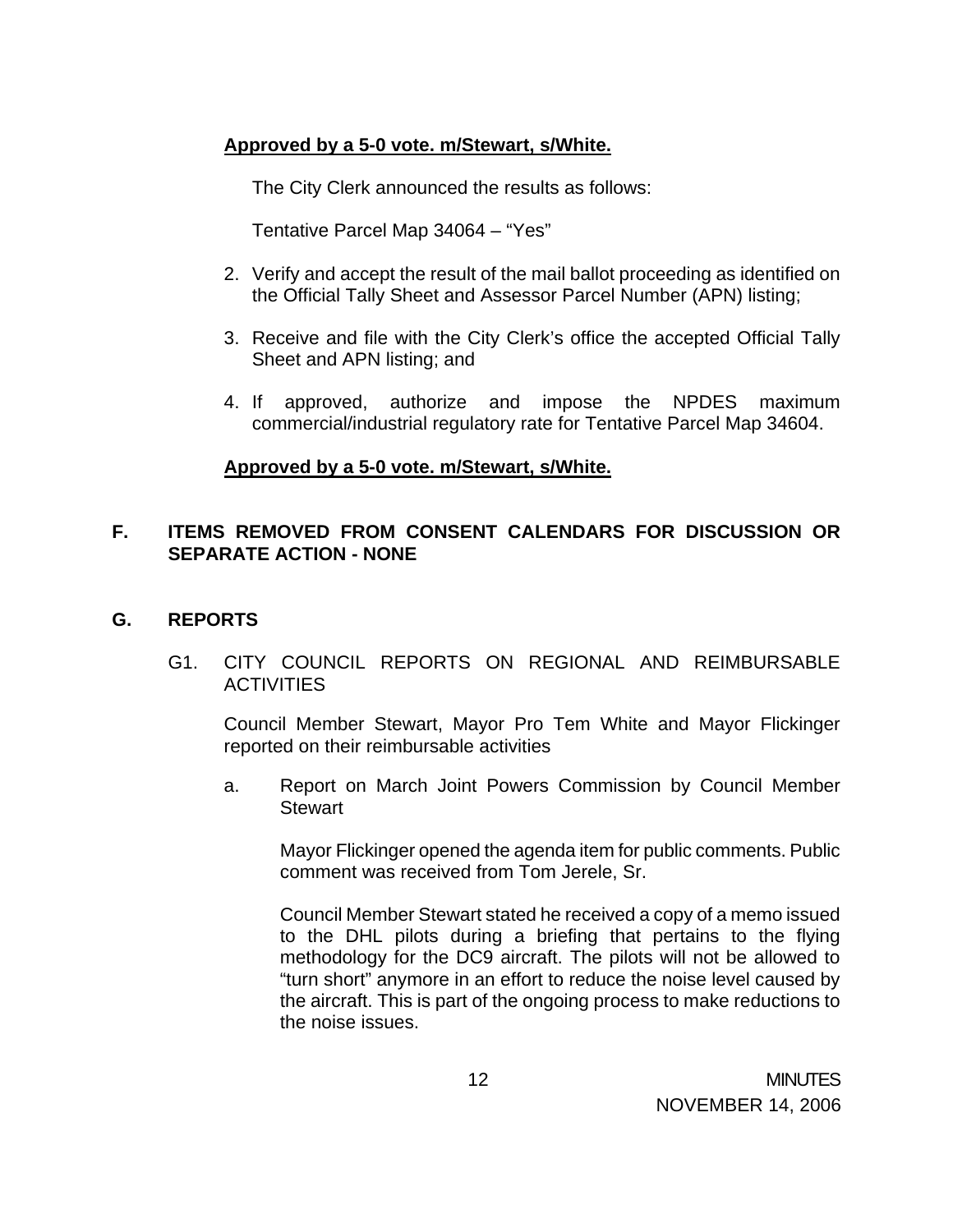G2. 2006 CITIZEN OPINION SURVEY RESULTS (Report of: Administrative Services Department) Recommendation: Receive and file the findings of the 2006 Citizen Opinion Survey.

 Mayor Flickinger opened the agenda item for public comments. Public comment was received from Tom Jerele, Sr.

#### **Approved by a unanimous vote. m/Batey, s/West.**

G3. CITY MANAGER'S REPORT (Informational Oral Presentation – not for Council action) – None given

#### **H. LEGISLATIVE ACTIONS**

ORDINANCES - 1ST READING AND INTRODUCTION

H1. ORDINANCE NO. 730 AMENDING SECTION 12.22.30 OF THE MORENO VALLEY MUNICIPAL CODE, RELATING TO DESIGNATION OF THROUGH STREETS (Report of: Public Works Department) Recommendation: That the City Council introduce the proposed ordinance amending Title 12 of the City of Moreno Valley Municipal Code, by amending Section 12.22.030 relating to the designation of through streets.

#### Ordinance No. 730

An Ordinance of the City Council of the City of Moreno Valley, California, Amending Title 12 of the City of Moreno Valley Municipal Code, Section 12.22.030 Relating to the Designation of Through Streets

 Mayor Flickinger opened the agenda item for public comments; there being none, public comments were closed.

#### **Approved by a 5-0 vote. m/Stewart, s/White.**

ORDINANCES - 2ND READING AND ADOPTION - NONE

ORDINANCES - URGENCY ORDINANCES – NONE

RESOLUTIONS – NONE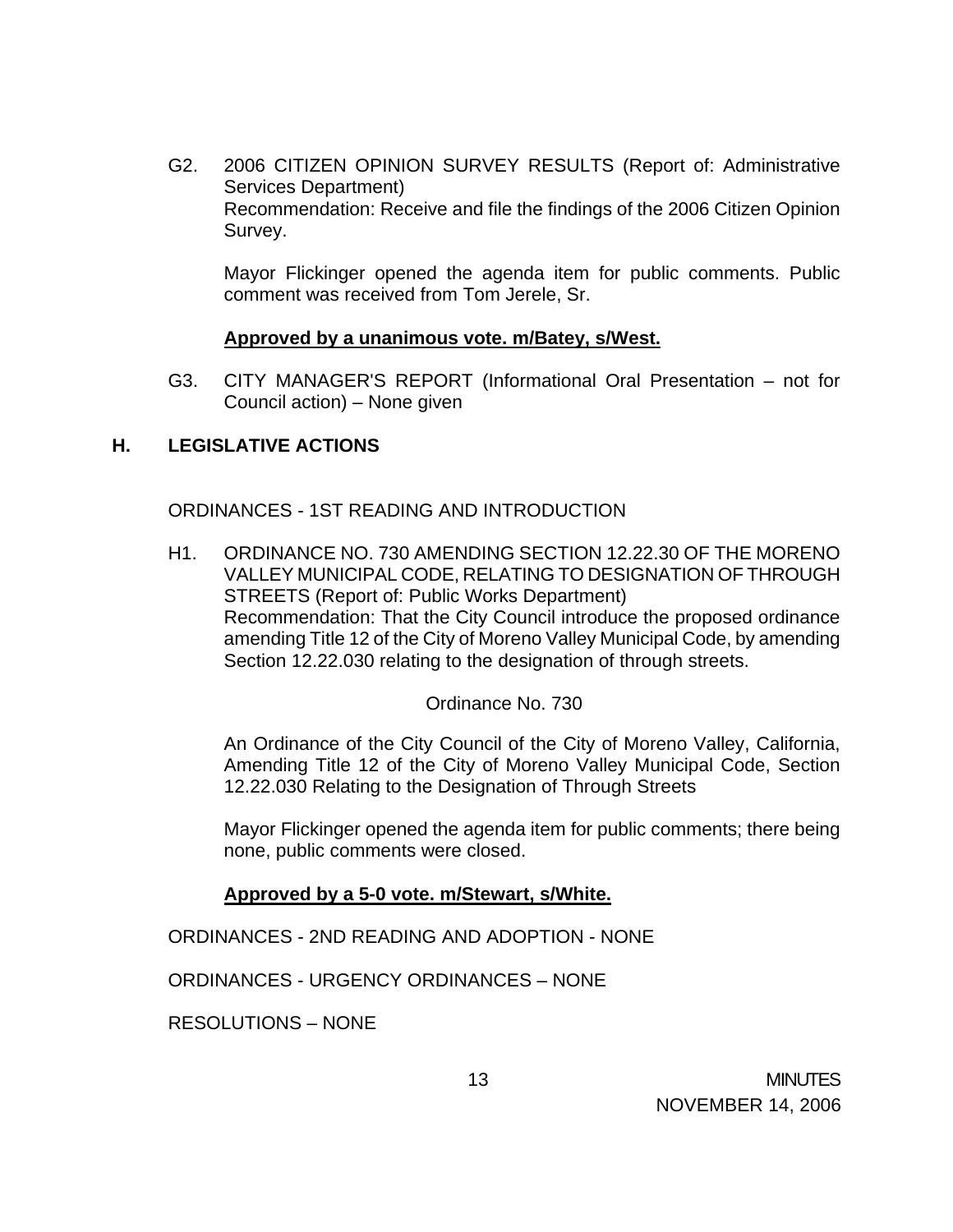### PUBLIC COMMENTS **ON ANY SUBJECT NOT ON THE AGENDA** UNDER THE JURISDICTION OF THE CITY COUNCIL ARE AS FOLLOWS:

### Thomas David Rudolph

1) Issues with outdoor storage at Home Depot – no permits in place for this type of storage

### Jerry Hardison – Representing Moreno Valley Pop Warner Football

1) Asked Council for support to send the "Mavericks" team to Orlando, Florida to compete in the Pop Warner National Super Bowl if they are selected to go - they will need \$35,000 – any assistance will be greatly appreciated – contact Mrs. Hardison at 951.315.2049

Tom Jerele, Sr.

- 1) Thanked Pop Warner group
- 2) Housing market issues

### **CLOSING COMMENTS AND/OR REPORTS OF THE CITY COUNCIL, COMMUNITY SERVICES DISTRICT, OR COMMUNITY REDEVELOPMENT AGENCY**

Council Member West

1) Congratulated Mayor Flickinger and Council Member Stewart on their recent election victories – the campaigns were very clean and a reflection of the great people here in Moreno Valley – presented Mayor Flickinger and Council Member Stewart each with a gift on behalf of the City Council

Council Member Batey

- 1) Congratulated Mayor Flickinger and Council Member Stewart on their re-election
- 2) Congratulated Pop Warner team
- 3) Speed Hump Program would like to re-examine the process seconded by Mayor Flickinger
- 4) Mini Storage & Office Retail requirements in the Edgemont area concerns with safety due to the neighboring elementary school
- 5) Met with students at North High School regarding a street racing accident in which a fellow student was involved – provided information on the Perris Speedway as an alternative for street racing

## Council Member Stewart

- 1) Thanked the residents he met while campaigning in District 2
- 2) Would like to find a way to have the Council meetings broadcast on streaming video as many residents don't have access to MVTV-3 as they are serviced by Direct TV
- 3) Should have more information on website for the residents
- 4) Contacted by Press Enterprise reporter from Riverside the City of Riverside would like legislative support to rename the I-215 between the 60 junction on the North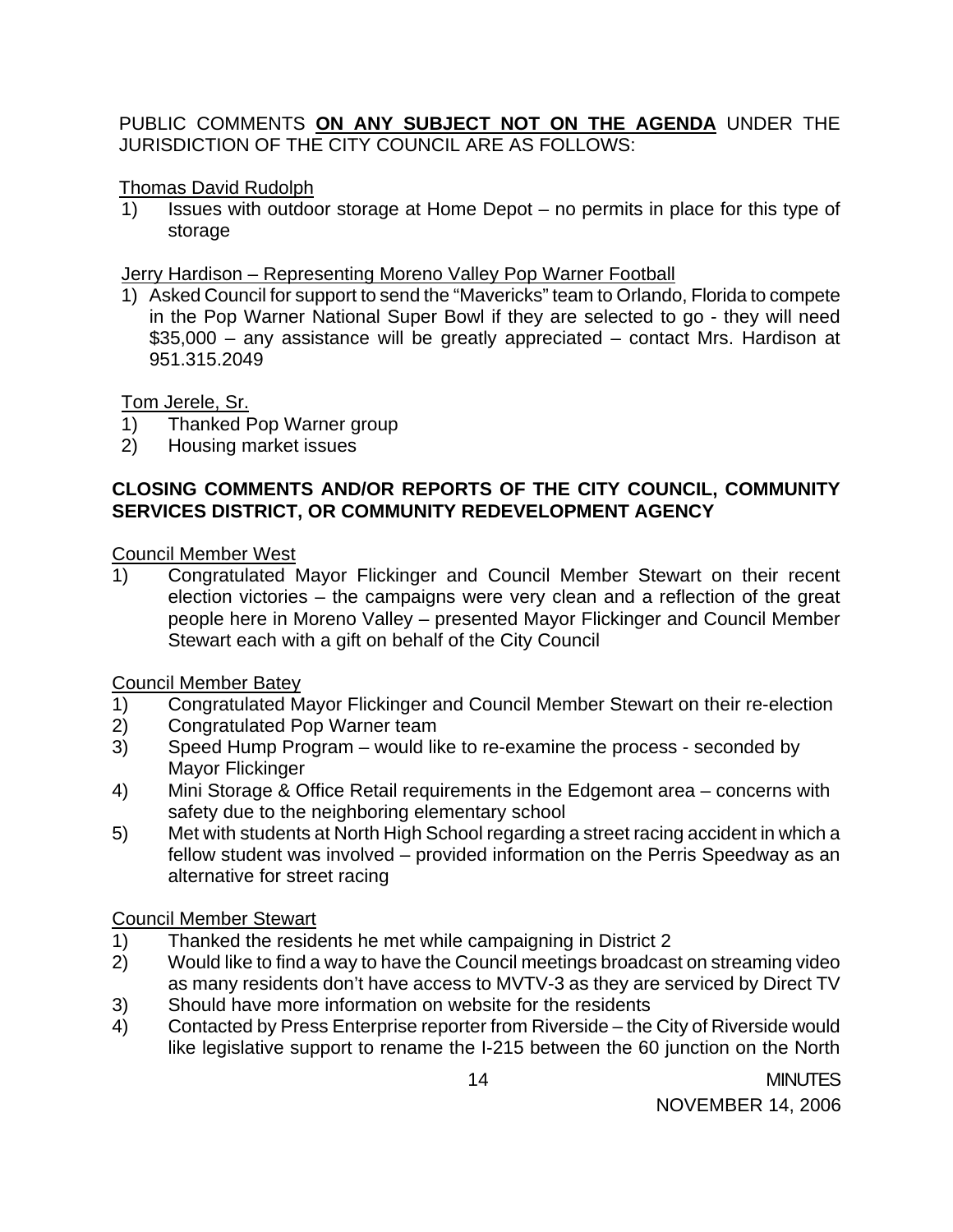side and Nandina on the South – something along the lines of Heritage, Memorial or Veterans – would like to find out what City of Riverside is recommending and bring the information forward to a Study Session – Mayor Flickinger seconded

- 5) Agrees with Speed Hump issue addressed by Council Member Batey
- 6) Signal construction has started at Climbing Rose
- 7) When will construction start on Pigeon Pass asked the Public Works Director he started it should be starting late 2007
- 8) AYSO board inquired of him when the city will be getting soccer fields asked the Interim Parks & Recreation Director to make a quick report as to status – he stated it is in final plan check stage and will hopefully be bid at the end of this month and construction should start in early spring – will be 4 refurbished fields
- 9) Inquired of the Police Chief as to enhanced patrol around the Mall for the holiday season – Chief Hall advised the Mounted Posse will be utilized and cost will be covered by the City budget

## Mayor Pro Tem White

- 1) Congratulated Mayor Flickinger & Council Member Stewart on their re-election
- 2) Questioned if the proposed soccer fields are at March Air Reserve Base was informed they will be located at Moreno Valley Community Park Interim Parks & Recreation Director Guayante gave an update on the balance of the 50 acres at March Air Reserve Base – stated he will send a timeline to the City Council
- 3) Medians on Perris Boulevard from Hemlock to Ironwood need work would like an update on when the construction will begin

## Mayor Flickinger

- 1) Congratulations to Council Member Stewart glad to keep the team together
- $2)$  Thanked voters of the  $4<sup>th</sup>$  district for re-election
- 3) Excited about the event that was held at the Cottonwood Place Apartment Complex – several hundred community volunteers built a playground for the children living in the complex – non-profit organization by the name of "Kaboom" did the work which included a climbing wall, swings, tether ball pole, gazebo, etc. Honored to be part of this – a very heartwarming ceremony
- 4) Dr. Rudy Sun passed away he was instrumental in founding the Moreno Valley Master Chorale and the Moreno Valley Community Band – attended the memorial service along with Council Member Stewart – Dr. Sun left quite a legacy
- 5) Free Holiday concert will be held on December 7 at the Conference and Recreation **Center**
- 6) EOC exercise will be held tomorrow morning

# **CLOSED SESSION**

# **REPORT OF ACTION FROM CLOSED SESSION, IF ANY, BY CITY ATTORNEY - NONE**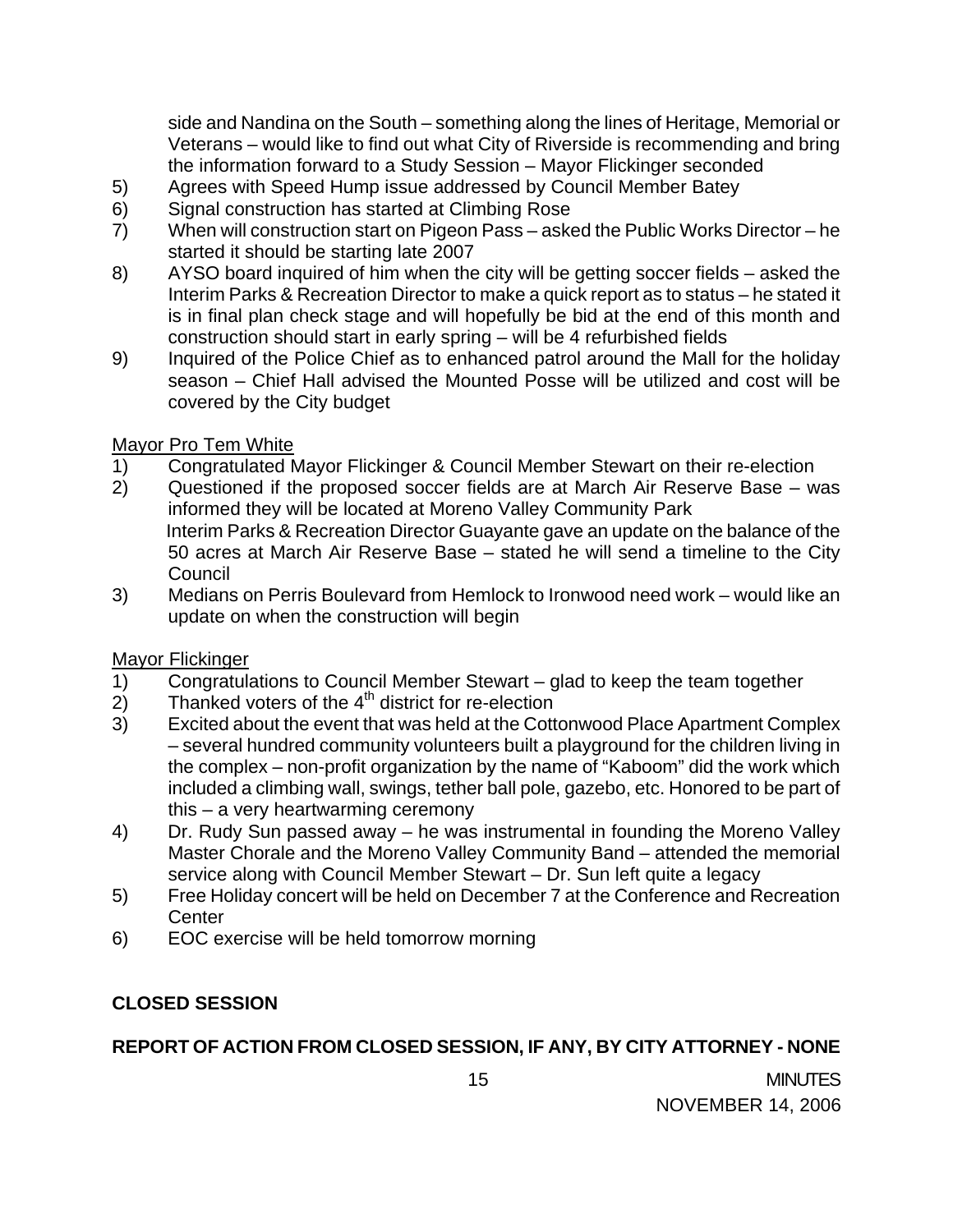### **E. PUBLIC HEARINGS**

E1. CONTINUATION OF PUBLIC HEARING REGARDING MAIL BALLOT PROCEEDINGS FOR THE REBALLOT FOR THE PROPOSED INCREASE IN THE CSD ZONE E (HIGH-SERVICE-LEVEL PARKWAY LANDSCAPE MAINTENANCE) ANNUAL PARCEL CHARGE FOR ZONE E-3 (MORENO VALLEY RANCH – WEST) (Report of: Public Works Department) Recommendation: That the Mayor and Members of the City Council, acting in their respective capacities as President and Members of the Board of Directors of the Moreno Valley Community Services District (the "CSD Board"), after conducting the public hearing:

The Secretary announced the results as follows:

Zone E-3 Moreno Valley Ranch West – Weighted ballot count results:

 Yes – 1,695.262 No – 169.661

\_\_\_\_\_\_\_\_\_\_\_\_\_\_\_\_\_\_\_\_\_\_\_\_\_\_\_\_\_\_\_\_\_\_

- 2. Verify and accept the results of the mail ballot proceeding as identified on the Official Tally Sheet and Assessor Parcel Number (APN) listing;
- 3. Receive and file with the City Clerk's Office the accepted Official Tally Sheet and APN listing; and
- 4. If approved, authorize and impose the approved CSD Zone E annual parcel charge for Zone E-3 (Moreno Valley Ranch-West).

### **Approved by a 5-0 vote. m/Stewart, s/White.**

### **ADJOURNMENT**

There being no further business to conduct, the meeting was adjourned at 8:36 p.m. by unanimous informal consent.

Submitted by:

Alice Reed, City Clerk Secretary, Moreno Valley Community Services District Secretary, Community Redevelopment Agency of the City of Moreno Valley Secretary, Board of Library Trustees